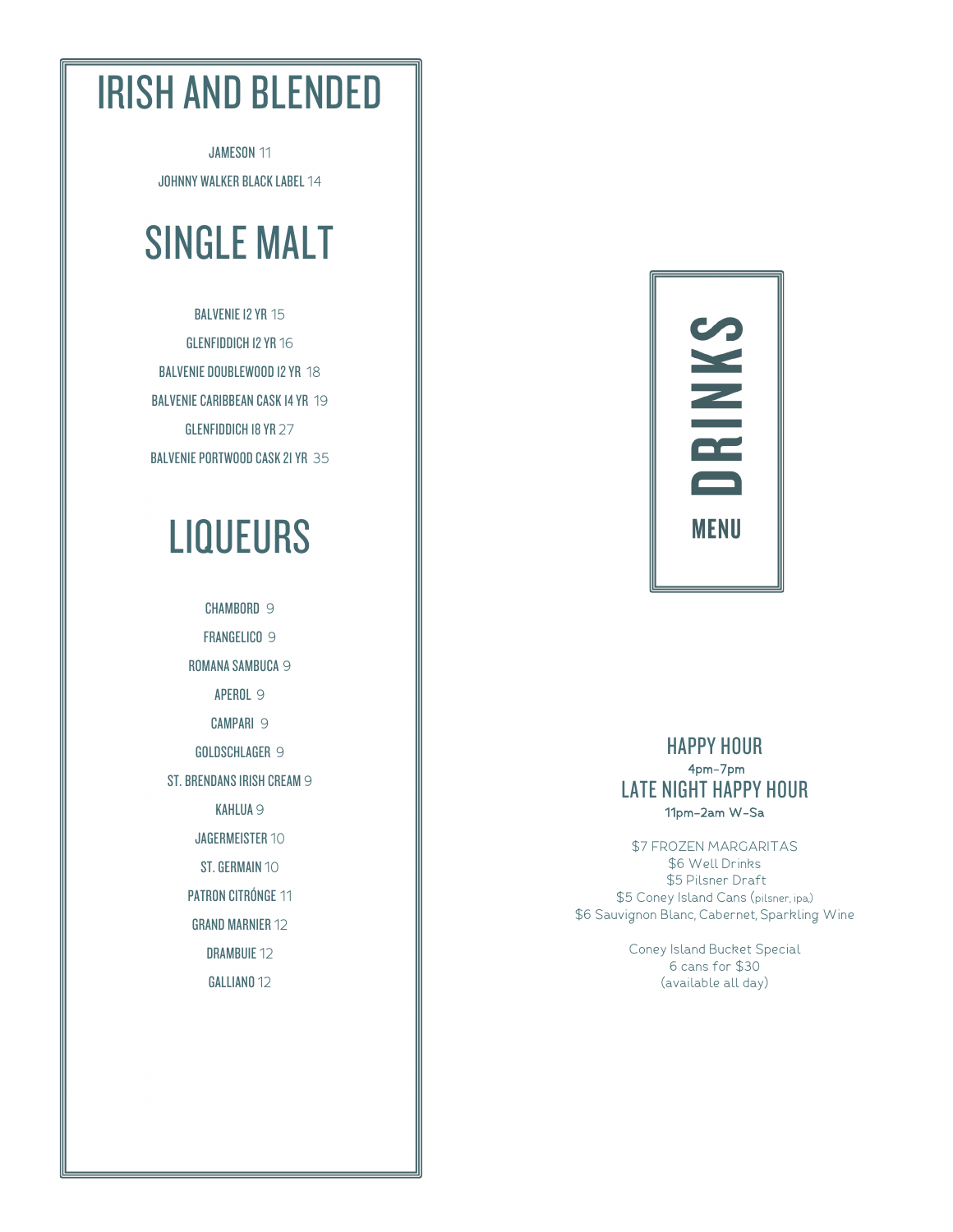### TEQUILA INSPIRED

THE FROZEN

signature margarita batch 10 add a flavor: mango, passion fruit, raspberry, strawberry, peach +1 add a coronita +4 add a tequila floater +4 add a red sangria floater +4 add a pina colada floater +2

> HOUSE MARGARITA signature, on the rocks 11

SILVER MARGARITA espolon blanco, patron citronage, fresh lime 13

GOLD MARGARITA espolon reposado, patron citronage , fresh lime 1 4

THE ADMINISTRATOR herradura reposado, grand marnier, fresh lime **16** 

MANGONADA frozen mango marg swirled with chamoy, ta jin rim 13

> JALEPEÑO -MANGO MARGARITA on the rocks, ta jin rim 14

LIVING DEAD PALOMA espanita reposado, sparkling pink grapefruit 14

#### **COCKTAILS**

APEROL SPRITZ aperol, prosecco, orange  $\sf 12$ 

HEIGHTS MULE titos, ginger beer, fresh lime 13

MEZCAL MULE union mezcal, ginger beer, fresh lime **13** 

> PASSION FRUIT MARTINI vanilla vodka, passion fruit 13

BLUEBERRY LEMONADE blueberry vodka, muddled blueberry, lemon **12** 

PEANUT BUTTER CUP OLD FASHIONED pb&w peanut butter whiskey, crème de cacao, bitters **14** 

> INDUSTRY BABY martell cognac, lemon, ginger beer 1 4

BERMUDA VACATION goslings black rum, ginger beer 1 3

RED SANGRIA 13

PEACH MANGO SANGRIA 13

### BOURBON

KNOB CREEK 11 MAKER' MARK 12 MICHTER'S 13 GREAT JONES 13

# RYE

KNOB CREEK 11 MICHTER'S 13 WHISTLE PIG 15

## **WHISKEY**

**JACK DANIELS 10** JACK DANIEL'S APPLE 10 JACK DANIEL'S FIRE 10 JACK DANIEL'S HONEY 10 PB&W PEANUT BUTTER WHISKEY 11 SUNTORY TOKI 11

COGNAC

HARDY VS 10 MARTELL VS 13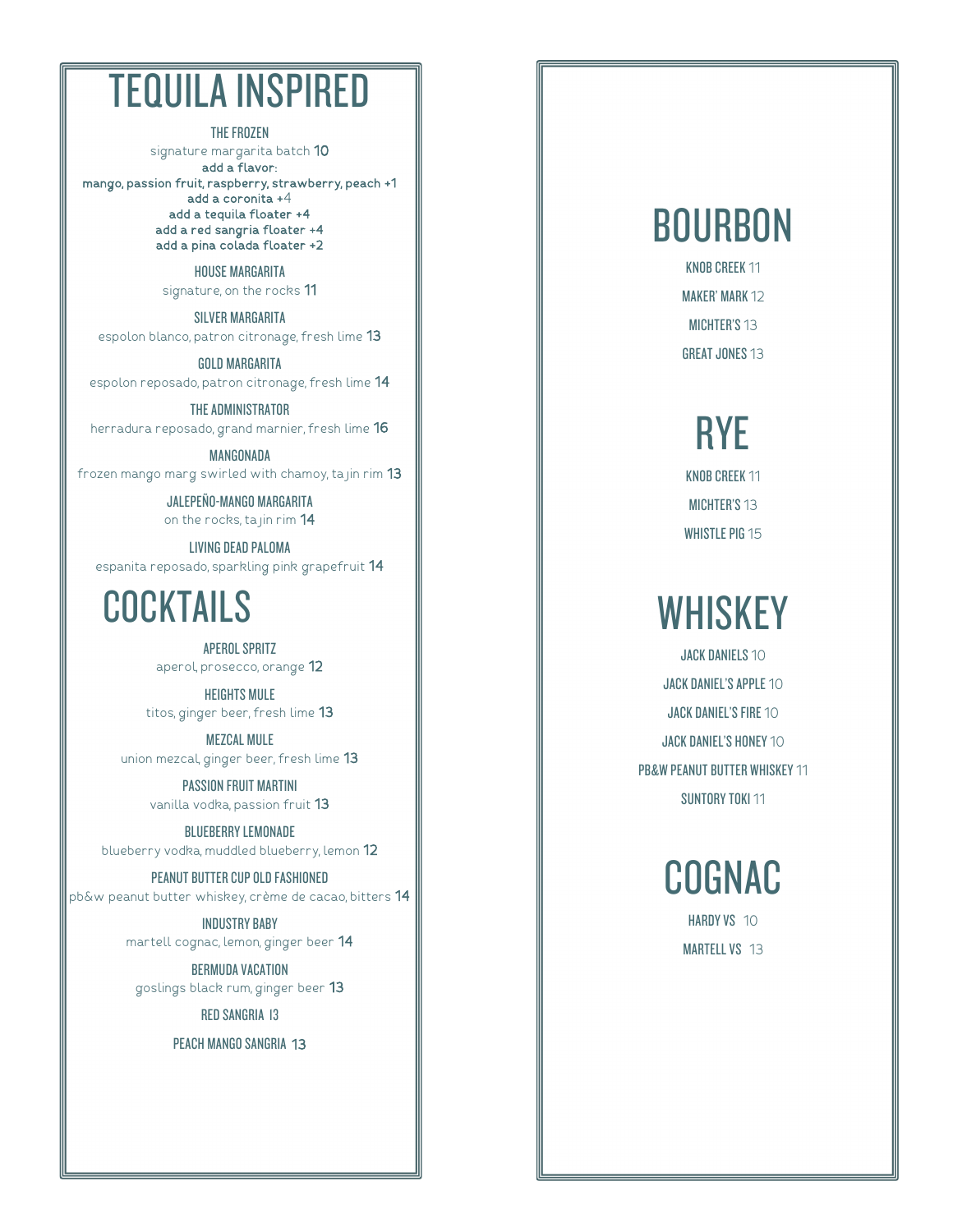### NON -ALCOHOLIC **BEVERAGES**

ATHLETIC BREWING NON -ALCOHOLIC HAZY I.P.A. (ABV 0.5%) 8 VIRGIN MARGARITA (ADD FLAVOR +1) 5 HOUSE LEMONADE (ADD FLAVOR +1) 5 ORANGE, CRANBERR Y, APPLE 5 BOTTLED WATER 4 PEPSI, DIET PEPSI, 7-UP, GINGER ALE, SELTZER 4 SHIRLEY TEMPLE 5 FEVER-TREE SPARKLING PINK GRAPEFRUIT SODA 6 FEVER -TREE GINGER BEER 6 ICED TEA (UNSWEETENED) 4 ARNOLD PALMER 5 ICED COFFEE 5 HOT TEA (CHAMOMILE, GREEN, PEPPERMINT, EARL GREY) 5 HOT COFFEE 4 HOT CHOCOLATE 6

### WINE

ROSE PAGO DEL VICARIO Rose, Petit Verdot 10/40

#### **SPARKLING**

J ROGET Sparkling Wine 8/32 TREVISO Extra Dry Prosecco 9/38

#### **WHITE**

FORESTA Sauvignon Blanc –Spain (organic) 8/32

RED

FORESTA Cabernet Sauvignon-Spain (organic) 8/32

### **TEQUILA**

#### **BLANCO**

HERRADURA 10 ESPOLON 10 LOS SUNDAYS 11 LOS SUNDAYS COCONUT 14 CASAMIGOS 14 TRES GENERACIONES 14

#### REPOSADO

ESPANITA 12 HERRADURA 12 ESPOLÓN 12 CASAMIGOS 15 TRES GENERACIONES 15

#### AÑEJO

HERRADURA 13 CASAMIGOS 17 TRES GENERACIONES 16

#### MEZCAL

UNION JOVEN 12 SOMBRA 13 CASAMIGOS 15